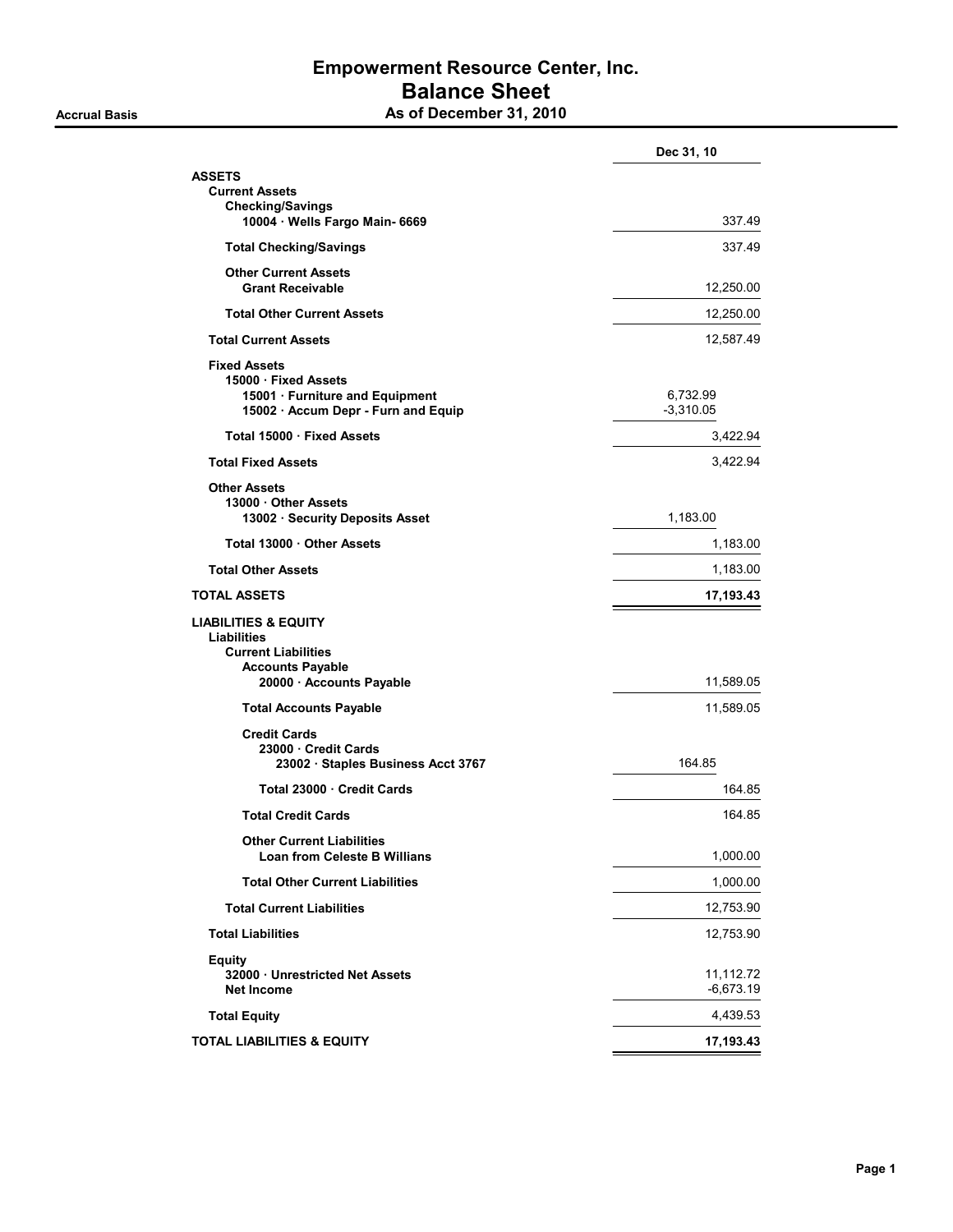## Empowerment Resource Center, Inc. Profit & Loss Accrual Basis **Accrual Basis January through December 2010**

|                                                                                                                                                                                                                                                                        | Jan - Dec 10                                                                |
|------------------------------------------------------------------------------------------------------------------------------------------------------------------------------------------------------------------------------------------------------------------------|-----------------------------------------------------------------------------|
| <b>Ordinary Income/Expense</b>                                                                                                                                                                                                                                         |                                                                             |
| Income<br><b>Gifts in Kind - Services</b><br>43000 Foundation and Trust Grants<br>43400 · Direct Public Support                                                                                                                                                        | 104,931.88<br>5,000.00                                                      |
| 43420 Gifts in Kind - Goods<br>43430 · Individ, Business Contributions                                                                                                                                                                                                 | 4,407.88<br>1,095.23                                                        |
| Total 43400 Direct Public Support                                                                                                                                                                                                                                      | 5,503.11                                                                    |
| 44600 Local County Grants<br>44610 Local Government Grants                                                                                                                                                                                                             | 25,000.00                                                                   |
| Total 44600 · Local County Grants                                                                                                                                                                                                                                      | 25,000.00                                                                   |
| 44700 · State Grants                                                                                                                                                                                                                                                   | 78,340.00                                                                   |
| <b>Total Income</b>                                                                                                                                                                                                                                                    | 218,774.99                                                                  |
| <b>Gross Profit</b>                                                                                                                                                                                                                                                    | 218,774.99                                                                  |
| <b>Expense</b>                                                                                                                                                                                                                                                         |                                                                             |
| 60900 · Business Expenses<br>60910 License & Permits<br>60920 Business Registration Fees                                                                                                                                                                               | 200.00<br>30.00                                                             |
| Total 60900 · Business Expenses                                                                                                                                                                                                                                        | 230.00                                                                      |
| 62100 Contract Services<br>62110 Accounting Fees<br>62150 · Independent Contract<br>62170 · Computer IT Fees                                                                                                                                                           | 3,627.00<br>180,630.01<br>1,365.00                                          |
| Total 62100 Contract Services                                                                                                                                                                                                                                          | 185,622.01                                                                  |
| 62800 · Facilities and Equipment<br>62810 · Depr and Amort - Allowable<br>62815 · Security Services<br>62835 · Copier Equipment Maintenance<br>62840 · Equip Rental and Maintenance<br>62890 · Rent, Parking, Utilities                                                | 1,755.44<br>550.88<br>600.58<br>1,897.79<br>14,662.42                       |
| Total 62800 · Facilities and Equipment                                                                                                                                                                                                                                 | 19.467.11                                                                   |
| 63000 · Program Expense - Participants<br>63100 · Participant Awards<br>63140 Client Incentives                                                                                                                                                                        | 2,867.11                                                                    |
| Total 63100 · Participant Awards                                                                                                                                                                                                                                       | 2,867.11                                                                    |
| Total 63000 · Program Expense - Participants                                                                                                                                                                                                                           | 2,867.11                                                                    |
| 64000 Clinical Expenses<br>64050 · Laboratory Supplies                                                                                                                                                                                                                 | 426.50                                                                      |
| Total 64000 · Clinical Expenses                                                                                                                                                                                                                                        | 426.50                                                                      |
| 65000 Operations<br><b>Paypal Fees</b><br>65001 Bank Service Charge<br>65003 Advertising Expenses<br>65020 · Postage, Mailing Service<br>65035 · Training Fees<br>65040 Office Supplies<br><b>Refreshments</b><br><b>Toiletries</b><br>65040 · Office Supplies - Other | 0.96<br>108.78<br>289.68<br>484.71<br>60.00<br>556.20<br>300.00<br>6,131.76 |
| Total 65040 · Office Supplies                                                                                                                                                                                                                                          | 6,987.96                                                                    |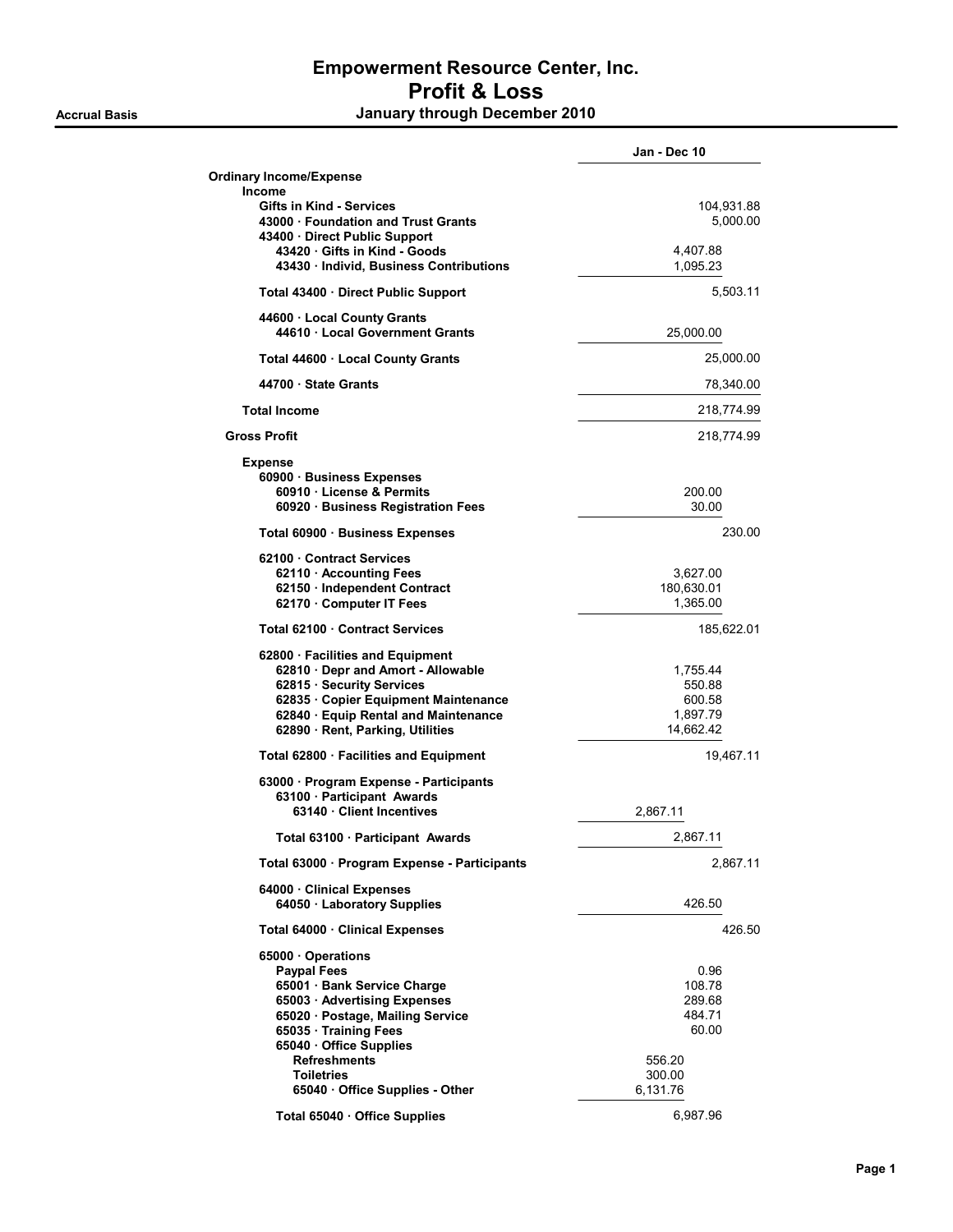## Empowerment Resource Center, Inc. Profit & Loss Accrual Basis **Accrual Basis January through December 2010**

| Jan - Dec 10              |
|---------------------------|
| 4,469.16<br>31.82<br>2.92 |
| 12,435.99                 |
| 699.50                    |
| 699.50                    |
| 35.00                     |
| 35.00                     |
| 3,466.76                  |
| 119.20<br>166.50          |
| 285.70                    |
| 225,535.68                |
| $-6,760.69$               |
| 87.50                     |
| 87.50                     |
| 87.50                     |
| $-6,673.19$               |
|                           |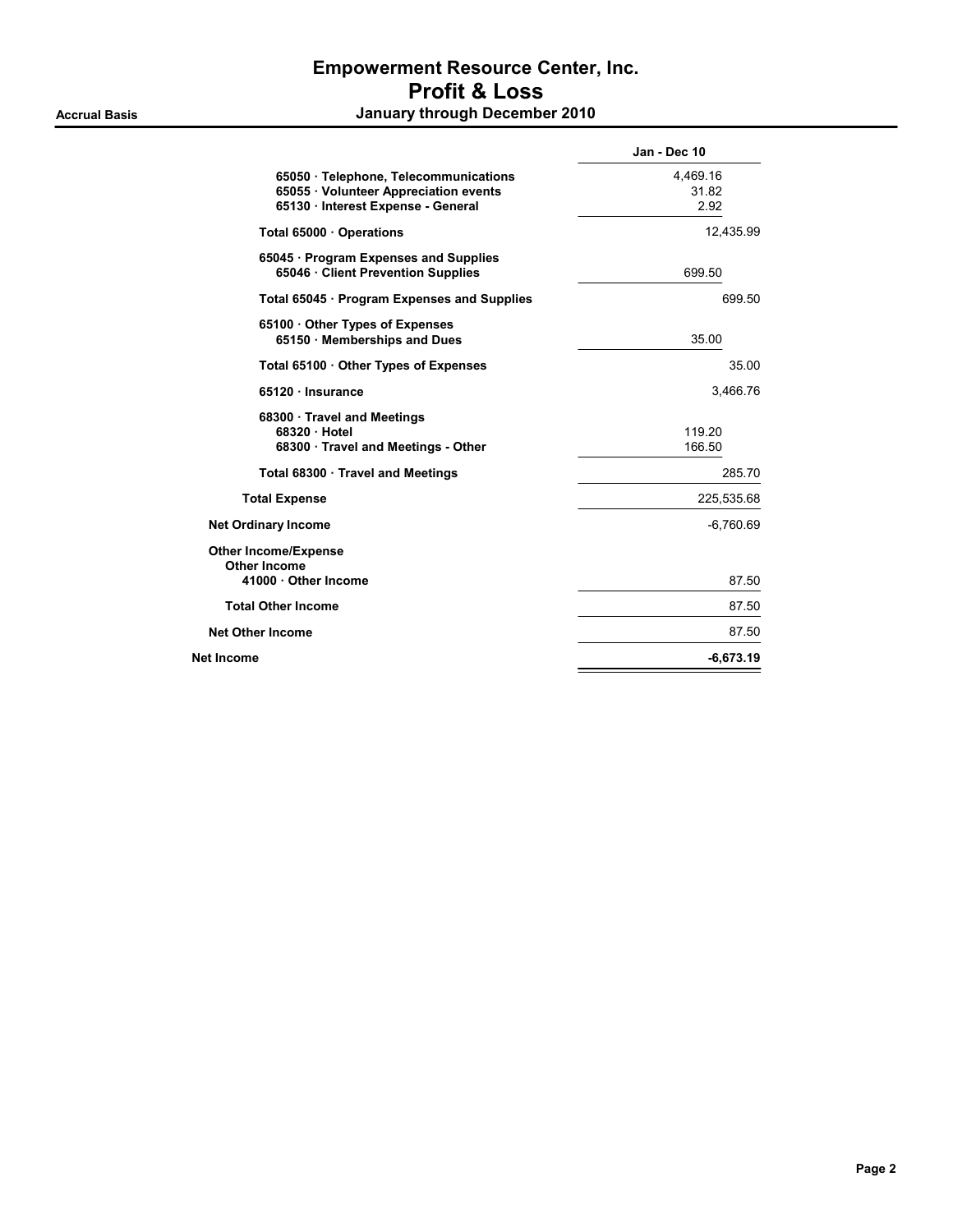## Empowerment Resource Center, Inc. Profit & Loss Accrual Basis **Accrual Basis January through December 2010**

|                                             | Jan - Dec 10 |
|---------------------------------------------|--------------|
| <b>Ordinary Income/Expense</b>              |              |
| Income<br><b>Gifts in Kind - Services</b>   | 104,931.88   |
| 43000 · Foundation and Trust Grants         | 5,000.00     |
| 43400 · Direct Public Support               | 5,503.11     |
| 44600 · Local County Grants                 | 25,000.00    |
| 44700 · State Grants                        | 78,340.00    |
| <b>Total Income</b>                         | 218,774.99   |
| <b>Gross Profit</b>                         | 218,774.99   |
| <b>Expense</b><br>60900 · Business Expenses | 230.00       |
| 62100 Contract Services                     | 185,622.01   |
| 62800 · Facilities and Equipment            | 19,467.11    |
| 63000 · Program Expense - Participants      | 2,867.11     |
| 64000 · Clinical Expenses                   | 426.50       |
| 65000 · Operations                          | 12,435.99    |
| 65045 · Program Expenses and Supplies       | 699.50       |
| 65100 Other Types of Expenses               | 35.00        |
| 65120 Insurance                             | 3,466.76     |
| 68300 · Travel and Meetings                 | 285.70       |
| <b>Total Expense</b>                        | 225,535.68   |
| <b>Net Ordinary Income</b>                  | $-6,760.69$  |
| <b>Other Income/Expense</b>                 |              |
| <b>Other Income</b><br>41000 Other Income   | 87.50        |
| <b>Total Other Income</b>                   | 87.50        |
| <b>Net Other Income</b>                     | 87.50        |
| Net Income                                  | $-6,673.19$  |
|                                             |              |